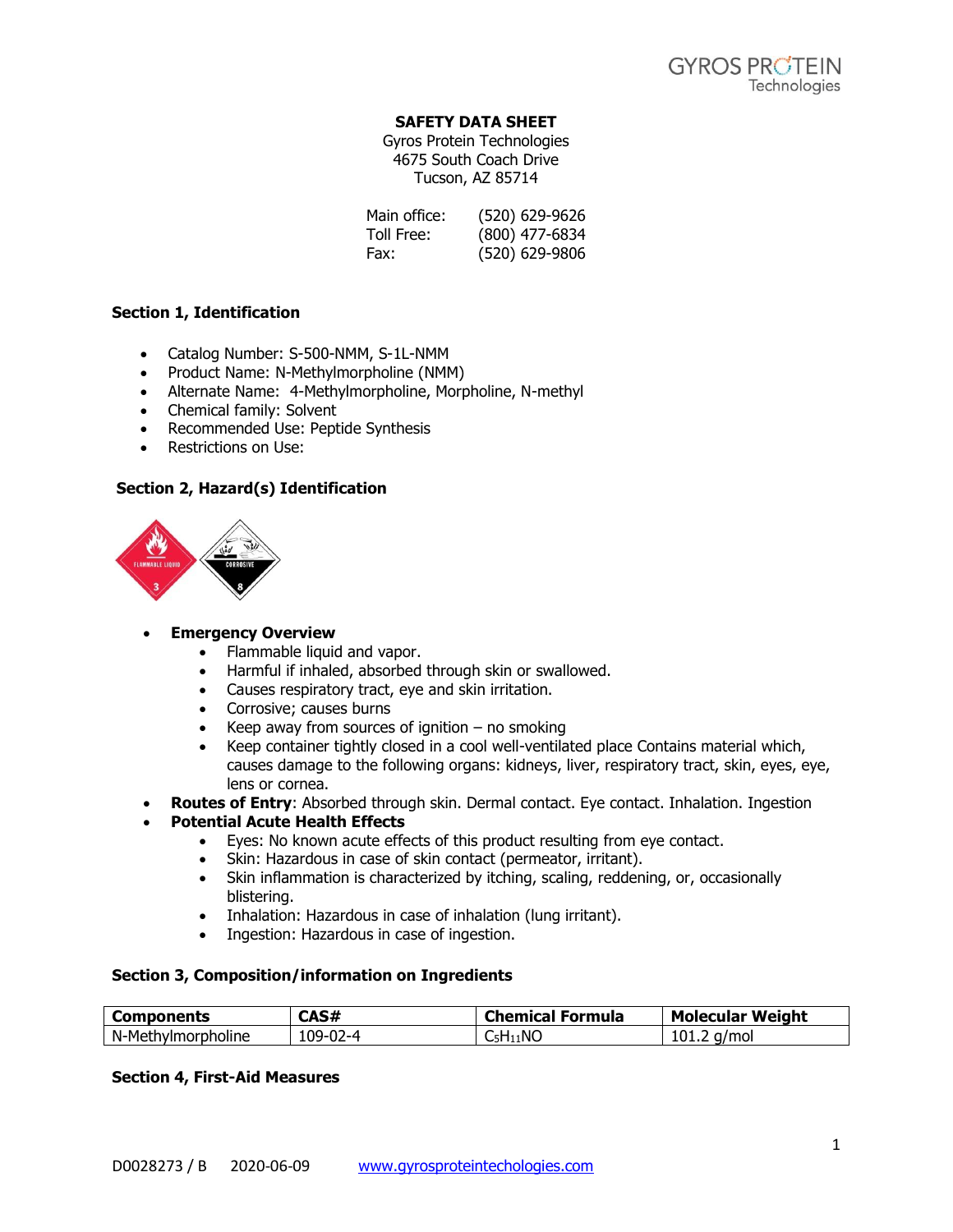# • **Eye Contact**

- $\circ$  Check for and remove any contact lenses. In case of contact, immediately flush eyes with plenty of water for at least 15 minutes. Cold water may be used.
- o Do not apply neutralizing agents.
- o Get medical attention immediately.
- **Skin Contact** 
	- $\circ$  In case of contact, immediately flush skin with plenty of water for at least 15 minutes while removing contaminated clothing and shoes. Cover the irritated skin with an emollient.
	- o Cold water may be used.
	- o Wash clothing before reuse. Thoroughly clean shoes before reuse.
	- o Get medical attention immediately.
- **Inhalation** 
	- $\circ$  If inhaled, move to fresh air. If not breathing, give artificial respiration.
	- $\circ$  If breathing is difficult, give oxygen.
	- o Get medical attention immediately.
- **Ingestion** 
	- $\circ$  If swallowed, do not induce vomiting unless directed to do so by medical personnel.
	- o Never give anything by mouth to an unconscious person.
	- $\circ$  Loosen tight clothing such as a collar, tie, belt or waistband.
	- o Get medical attention immediately.

## **Section 5, Fire-Fighting Measures**

## • **Suitable extinguishing media**:

- o Polyvalent foam
- o BC powder
- o Carbon dioxide
- **Unsuitable extinguishing media**:
	- o Solid water jet ineffective as extinguishing medium.
- **Special exposure hazards**:
	- o Gas/Vapor spreads at floor level: ignition hazard
	- $\circ$  Gas/Vapor flammable with air within explosion limits
	- $\circ$  On heating: release of highly flammable gases/vapors dimethylamine
	- o Emits toxic fumes under fire conditions
	- o Forms explosive mixtures in air
- **Instructions**:
	- $\circ$  Cool tanks/drums with water spray/remove them into safety Dilute toxic gases with water spray Take account of toxic firefighting water Use firefighting water moderately and contain it
- **Special protection equipment for firefighters**:
	- o Compressed air/oxygen apparatus Gas-tight suit

#### **Section 6, Accidental Release Measures**

- **Small Spill and Leak**
	- $\circ$  Dilute with water and mop up, or absorb with an inert dry material and place in an appropriate waste disposal container.
- **Large Spill and Leak**
	- o Keep away from heat.
	- o Keep away from sources of ignition.
	- o Stop leak if without risk.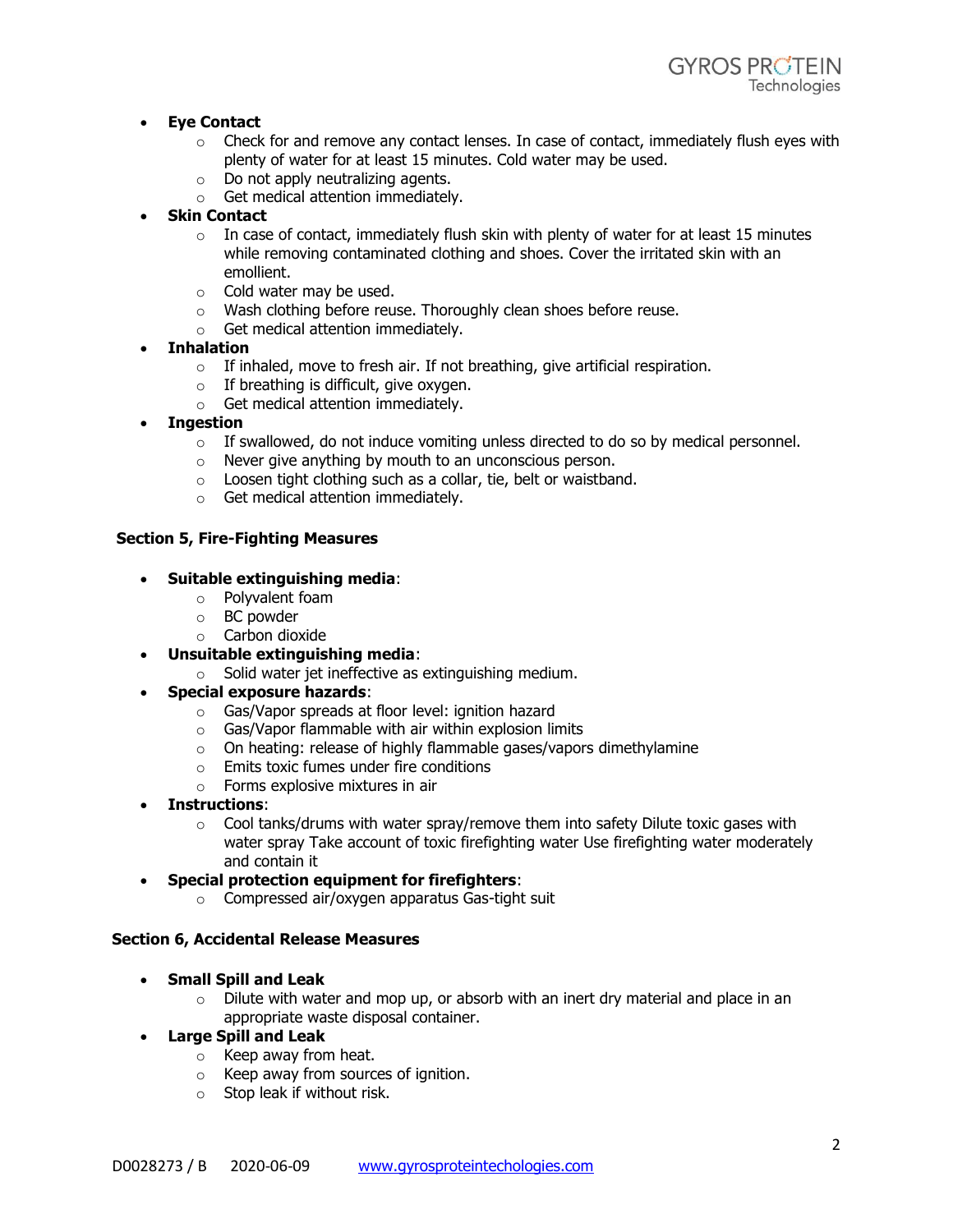- $\circ$  Absorb with DRY earth, sand or other non-combustible material. Do not get water inside container. Do not touch spilled material. Use water spray to reduce vapors. Prevent entry into sewers, basements or confined areas; dike if needed.
- o Call for assistance on disposal.
- $\circ$  Be careful that the product is not present at a concentration level above TLV. Check TLV on the MSDS and with local authorities.

# **Section 7, Handling and Storage**

- **Handling**:
	- Use spark/explosion-proof appliances and lighting system
	- Keep away from heat, sparks and flame
	- Handle uncleaned empty containers as full ones
	- Do not discharge the waste into the drain
	- Remove contaminated clothing immediately
	- Avoid breathing vapors and spray mists
- **Storage**: Keep container in a cool, well-ventilated area
- **Materials for packaging**: Glass
- **Materials to not pack in**: Aluminum, iron, copper, synthetic material

## **Section 8, Exposure Controls/Personal Protection**

- **Recommended engineering controls**:
	- Measure the concentration in the air regularly.
	- Work under local exhaust/ventilation.
	- Keep tightly closed
	- Keep away from heat, sparks, and open flame
	- Store in a cool dry place
- **Personal Protection**:
	- Avoid prolonged or repeated exposure
	- Wash thoroughly after handling
- **Eye protection**: Protective goggles
- **Hand protection**: Gloves
- **Skin protection**:
	- Head/neck protection
	- Corrosion proof clothing
- **Respiratory protection**:
	- Gas mask with filter type A
		- High vapor concentration: compressed air/oxygen apparatus
	- Do not breathe vapor

## **Section 9, Physical and Chemical Properties**

| $\bullet$ | <b>Physical Appearance:</b>     | Colorless Liquid          |
|-----------|---------------------------------|---------------------------|
|           | Odor:                           | <b>Strong Odor</b>        |
| $\bullet$ | <b>Boiling Point:</b>           | 115 °C to 116 °C at 750MM |
| $\bullet$ | <b>Melting Point:</b>           | -66 $\degree$ C           |
| $\bullet$ | <b>Specific Gravity:</b>        | 0.9                       |
| $\bullet$ | Vapor Pressure (mmHg/70 F):     | 18                        |
| $\bullet$ | Vapor Density (Air = $1$ ):     | >1                        |
| $\bullet$ | <b>Explosion limits in air:</b> |                           |
|           | Lower:                          | 3%                        |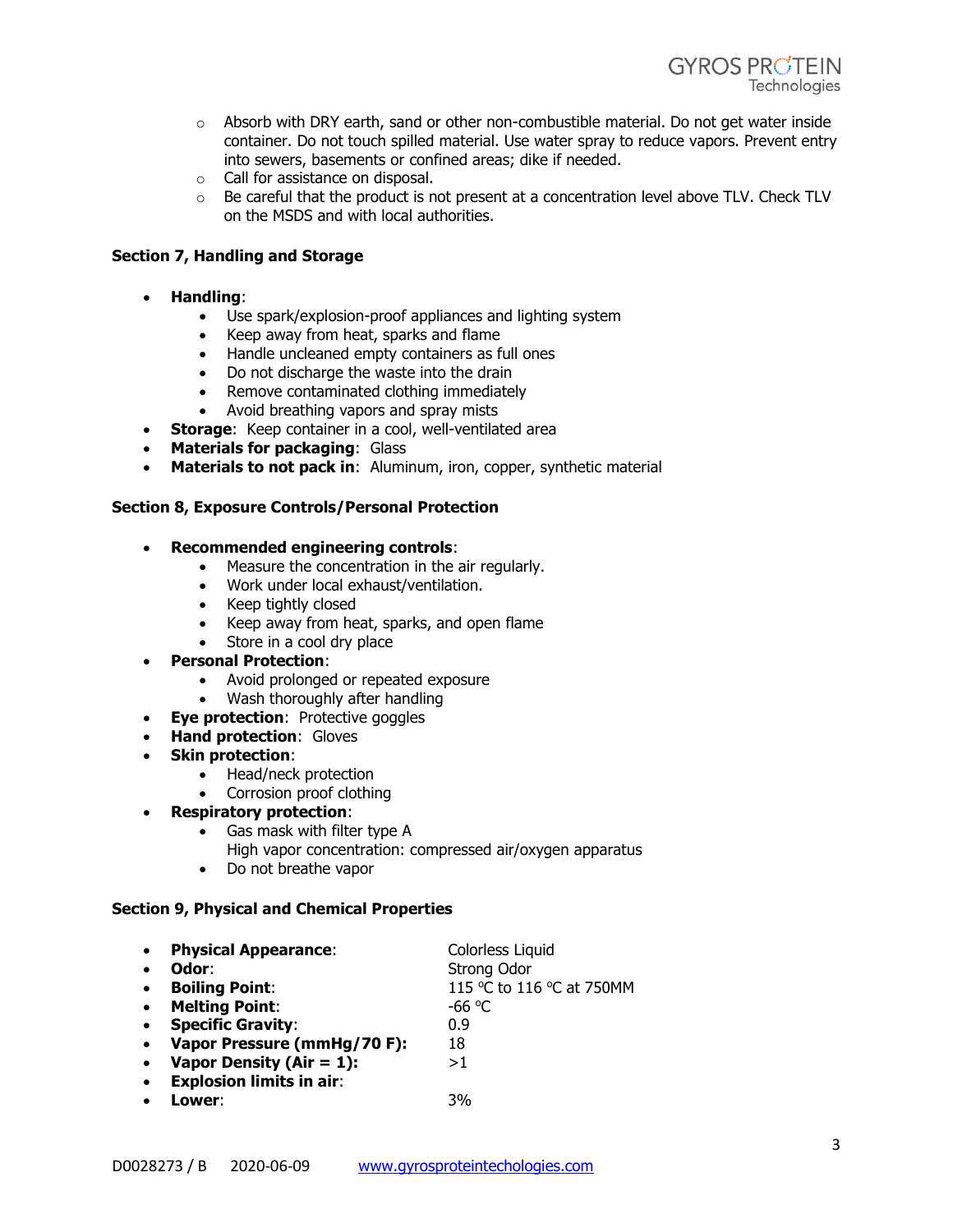| Flashpoint:              | 13 °C   |
|--------------------------|---------|
| <b>Water Solubility:</b> | Soluble |

# **Section 10, Stability and Reactivity**

- **Stability**: Hygroscopic
- **Thermal (heat) decomposition**: May produce carbon monoxide, carbon dioxide, and nitrogen oxides
- **Conditions/materials to avoid**: Heat sources, ignition sources, combustible materials, oxidizing agents, carbon dioxide, acid chlorides, acid anhydrides, acids
- **Keep away from**: aluminum, iron, copper, synthetic material

## **Section 11, Toxicological Information**

- **Acute toxicity**:
	- $\circ$  LD 50 oral rat: 1960 mg/kg
	- o LD50 dermal rabbit: 1350 mg/kg
	- $\circ$  LC inhalation mouse: 25200 mg/m<sup>3</sup>/2H
	- o Skin rabbit: 460mg open mild
	- o Eye rabbit: 920µg severe
	- o Eye rabbit: 20 mg/24H mild
- **Routes of exposure**: Ingestion, inhalation, eyes and skin substance is absorbed through the skin
- **Acute effects:** 
	- o Harmful if swallowed, inhaled or absorbed through skin
	- $\circ$  Material is extremely destructive to tissue of the mucous membranes and upper respiratory tract, eyes and skin
- **Symptoms**: Alcohol intolerance
- **Inhalation**: Inhalation may result in spasm, inflammation and edema of the larynx and bronchi, chemical pneumonitis and pulmonary edema
- **Symptoms**: Dry/sore throat Coughing, nausea, headache, shortness of breath, wheezing, laryngitis

## • **Exposure to high concentrations**:

- o Dizziness
- o Headache
- o Vomiting
- $\circ$  Corrosion of the upper respiratory tract
- o Respiratory difficulties
- o Risk of lung oedema
- **After ingestion**
	- o Risk of aspiration pneumonia
	- o Burns to the gastric/intestinal mucosa
	- o Symptoms similar to those listed under inhalation
- **After skin contact**
	- o Blisters
	- $\circ$  Caustic burns/corrosion of the skin
	- o Destruction of tissue
	- o Symptoms similar to those listed under inhalation
- **After eye contact**
	- $\circ$  Corrosion of the eve tissue
	- o Visual disturbances
- **Continuous/repeated exposure/contact**: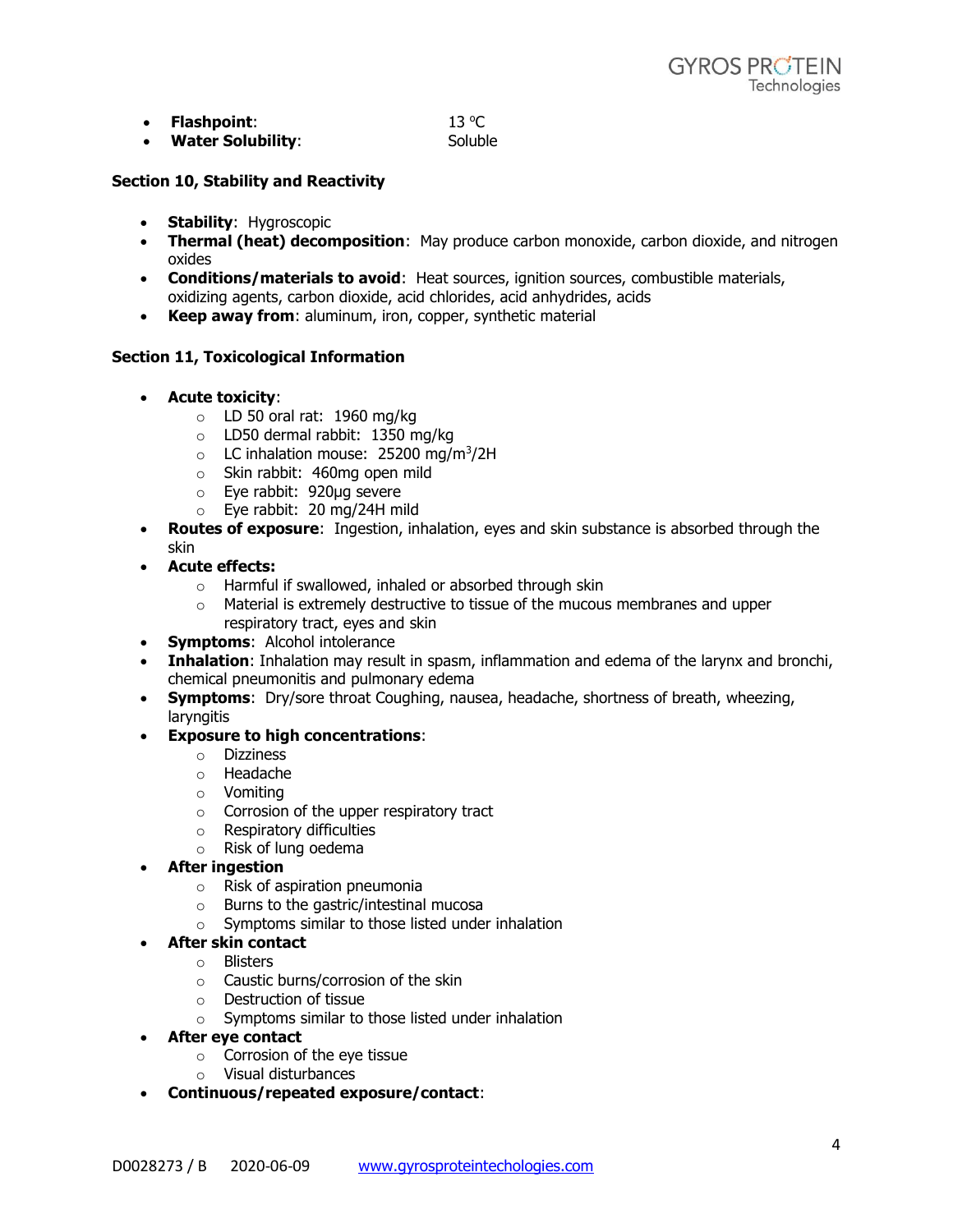- o Gastrointestinal complaints
- o Enlargement/affection of the liver
- o Affection of the renal tissue
- o Cardiac and blood circulation effects
- o Promotes the clotting of blood

#### **Section 12, Ecological Information\***

#### **Section 13, Disposal Considerations\***

- **EPA waste number**: N/A
- **Treatment**: Material does not have an EPA Waste Number and is not a listed waste, however consultation with a permitted waste disposal site (TSD) should be accomplished. Always contact a permitted waste disposal (TSD) to assure compliance with all current local, state, and Federal Regulations.

#### **Section 14, Transport Information\***

- **Proper shipping name**: N-Methylmorpholine, UN 2535
- **Transport by road/rail (ADR/RID):** Class 3
- **Danger code**: 338
- **Danger labels on tanks**: 3+8
- **Danger labels on packages**: 3+8
- **Packing identification**: I
- **Maritime transport (IMDG code**): class 3.2
- **EMS:** 3-02
- **MFAG**: 760 4.3
- **Marine pollutant**: -
- **Air freight (ICAO)**: Class 3

#### **Section 15, Regulatory Information\***

- **Flammable**: Corrosive
- **Contains**: morpholine, N-methyl
- **R 20/21/22:** Harmful by inhalation, in contact with skin and if swallowed
- **R1**: Flammable
- **R34**: Causes burns
- **S36/37/39**: Wear suitable protective clothing, gloves and eye/face protection
- **S16**: Keep away from sources of ignition No smoking
- **S26**: In case of contact with eyes, rinse immediately with plenty of water and seek medical advice
- **S27**: Take off immediately all contaminated clothing

## **Section 16, Other Information**

The information accumulated herein is believed to be accurate but is not warranted to be whether origination with the company or not. Recipients are advised to confirm in advance of need that the information is current, applicable, and suitable to their circumstances. This MSDS has been prepared by Gyros Protein Technologies.